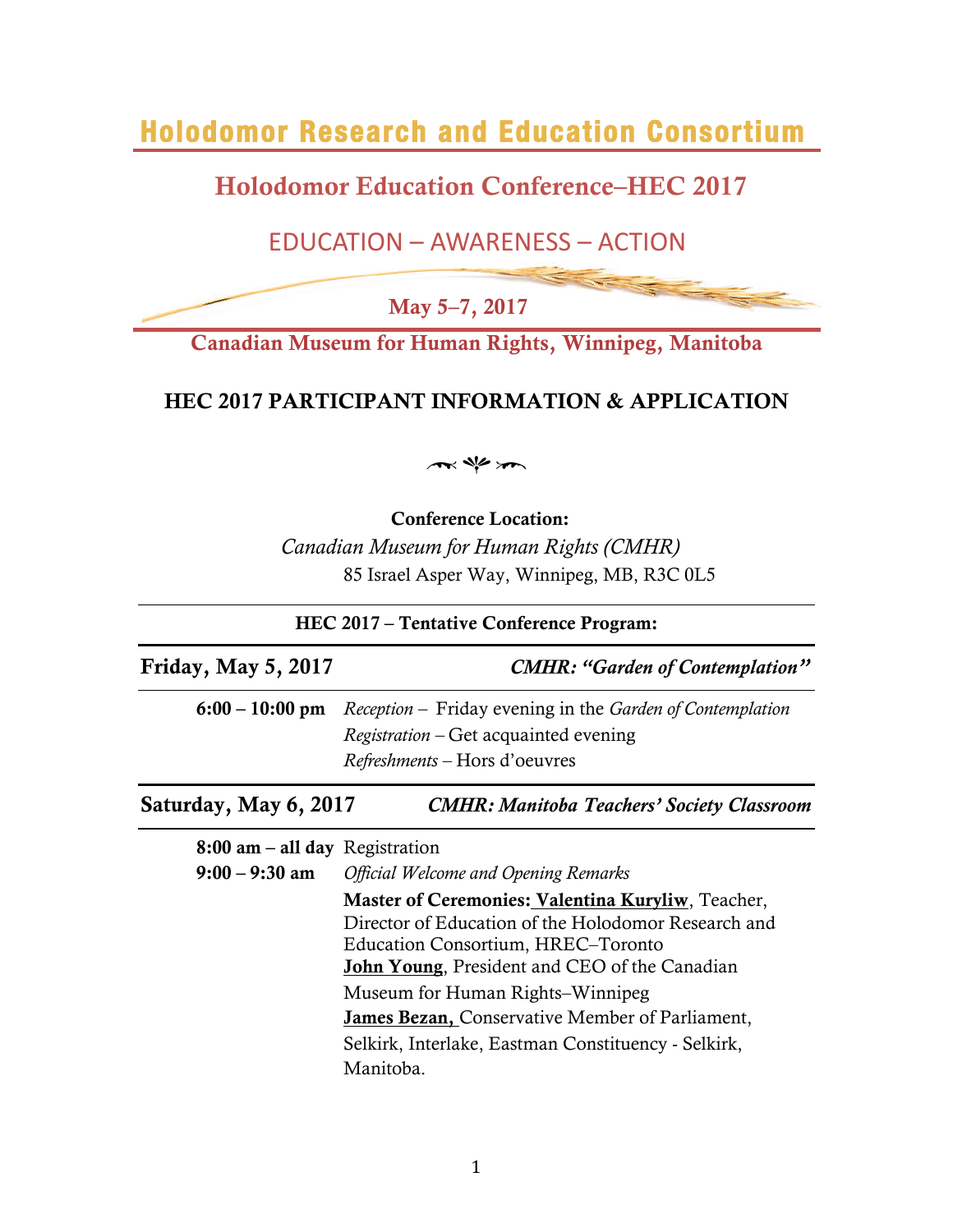|                                 | Blair Yakimoski, Member of Legislative Assembly (MLA-<br>Transcona) on behalf of the Honourable Ian Wishart,<br>Minister of Education and Training<br>(Other speakers to be announced)                                                                                                                                                                                                                         |        |  |  |  |
|---------------------------------|----------------------------------------------------------------------------------------------------------------------------------------------------------------------------------------------------------------------------------------------------------------------------------------------------------------------------------------------------------------------------------------------------------------|--------|--|--|--|
| Session $# 1$                   | <b>CMHR: Manitoba Teachers' Society Classroom</b>                                                                                                                                                                                                                                                                                                                                                              |        |  |  |  |
| $9:30 - 10:15$ am               | Keynote Speaker: Dr. Joyce Apsel, The Holodomor as a<br>case study in teaching human rights and genocide. President<br>of the Institute for the Study of Genocide, Clinical<br>Professor of Humanities, Liberal Studies Program, College<br>of Arts and Sciences, New York University, New York<br>Introductory Remarks: Dr. Clint Curle, Senior Advisor to<br>the President, Canadian Museum for Human Rights |        |  |  |  |
| $10:15 - 10:30$ am Coffee Break |                                                                                                                                                                                                                                                                                                                                                                                                                | Lounge |  |  |  |
| Session $#2$                    | <b>CMHR: Manitoba Teachers' Society Classroom</b>                                                                                                                                                                                                                                                                                                                                                              |        |  |  |  |
|                                 | 10:30 $am - 12:00$ Panel Discussion:<br>The Teaching of Human Rights and the Holodomor                                                                                                                                                                                                                                                                                                                         |        |  |  |  |
|                                 | <b>Moderator: Dr. Richard Hechter, Acting Department</b><br>Head, Curriculum Teaching and Learning, Faculty of<br>Education, University of Manitoba-Winnipeg                                                                                                                                                                                                                                                   |        |  |  |  |
|                                 | $(5-8$ minutes each with Q&A and discussion) Panelists include:                                                                                                                                                                                                                                                                                                                                                |        |  |  |  |
|                                 | Dr. John Wiens, Dean Emeritus, Professor, Faculty of<br>Education, University of Manitoba-Winnipeg                                                                                                                                                                                                                                                                                                             |        |  |  |  |
|                                 | <b>Lise Pinkos, Manager, Education Programs, Canadian</b><br>Museum for Human Rights–Winnipeg                                                                                                                                                                                                                                                                                                                  |        |  |  |  |
|                                 | <b>Tony Tavares, Teaching sensitive topics at various age levels.</b><br>Diversity Education Consultant, Manitoba Education and<br>Training-Winnipeg                                                                                                                                                                                                                                                           |        |  |  |  |
|                                 | <b>Linda Connor, Teaching Human Rights and the Holodomor:</b><br>The Manitoba Experience. Social Studies Consultant,<br>Manitoba Education and Training, Winnipeg                                                                                                                                                                                                                                              |        |  |  |  |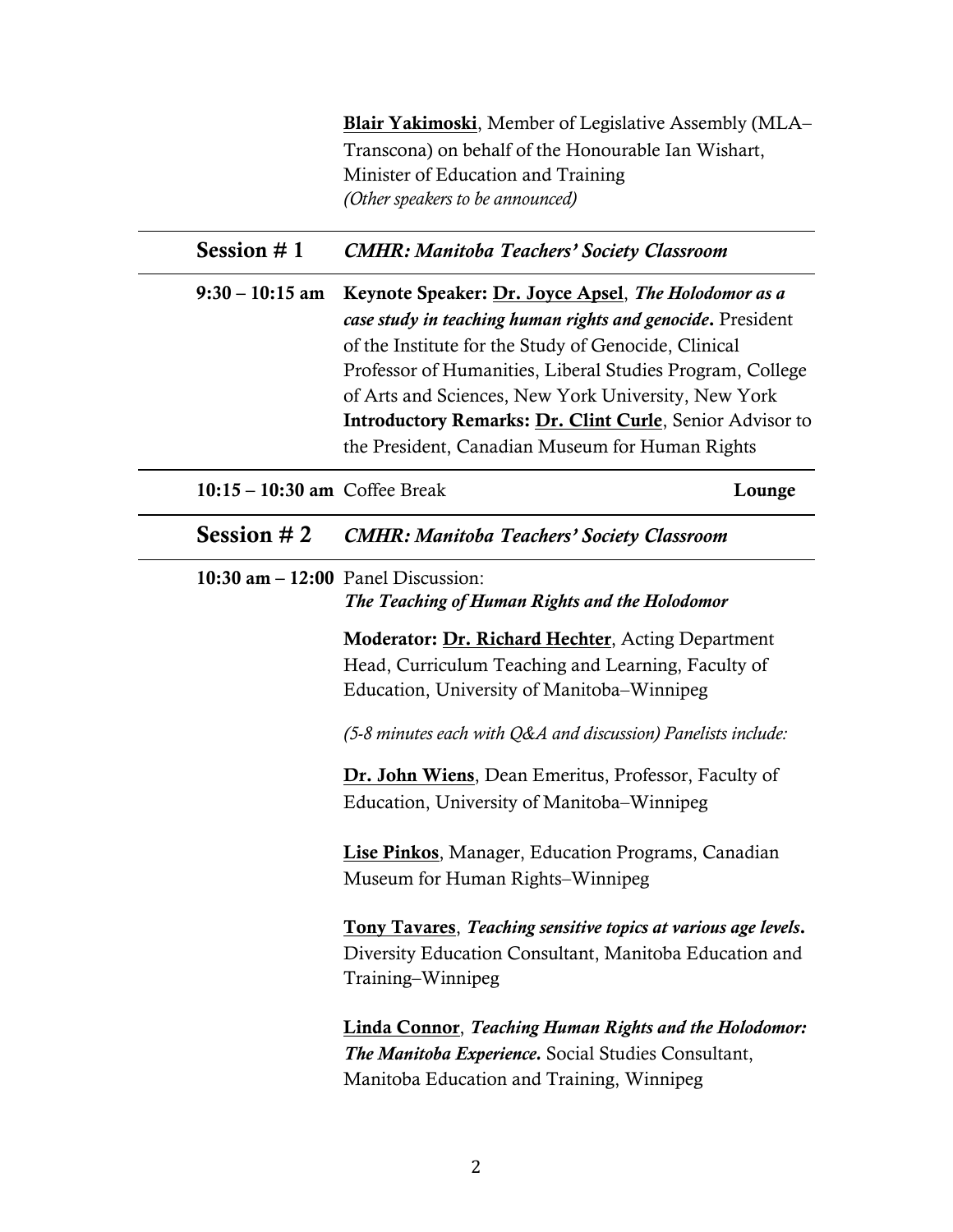Michael Anthony, *Key themes in teaching about genocide and the Holodomor.* Department Head of History and Social Sciences, Toronto District School Board

Lana Babij, *The challenges of terminology and resources.* Librarian, Holodomor Website Manager and Coordinator, Holodomor Educators Network–Hartford, Connecticut

|                                         | $12:00 - 1:00$ pm Lunch and Book Display                                                                                                                                                                       |  |  |  |  |  |
|-----------------------------------------|----------------------------------------------------------------------------------------------------------------------------------------------------------------------------------------------------------------|--|--|--|--|--|
| Session $# 3$                           | <b>CMHR: Manitoba Teachers' Society Classroom</b>                                                                                                                                                              |  |  |  |  |  |
| $1:00 - 2:30$ pm                        | <b>Methodology Workshops</b>                                                                                                                                                                                   |  |  |  |  |  |
|                                         | A: Primary grades–(Kindergarten to grade 4)                                                                                                                                                                    |  |  |  |  |  |
|                                         | <b>B: Middle Years–(grades 4-8)</b>                                                                                                                                                                            |  |  |  |  |  |
|                                         | C: Senior Grades: (high school)                                                                                                                                                                                |  |  |  |  |  |
|                                         | A: Primary grades – (Kindergarten to Grade 4)                                                                                                                                                                  |  |  |  |  |  |
|                                         | <b>Natalia Onyschuk, Learning strategies for teaching the</b><br>Holodomor to primary students. Teacher, Edmonton<br>Catholic School District                                                                  |  |  |  |  |  |
| <b>B:</b> Middle Years $-$ (Grades 5-8) |                                                                                                                                                                                                                |  |  |  |  |  |
|                                         | Presenting the Holodomor lesson for Middle Years at the<br><b>CMHR. Lise Pinkos, Manager, Education Programs and</b><br><b>Ian Martens</b> , Program Interpreter, Canadian Museum for<br>Human Rights-Winnipeg |  |  |  |  |  |
|                                         | Jeff Kozak, Holodomor: genocide from a middle years<br>perspective. Teacher, Springfield Middle School, Sunrise<br>School Division, Winnipeg                                                                   |  |  |  |  |  |
|                                         | C: Senior Grades - (High School, Grades 9-12)                                                                                                                                                                  |  |  |  |  |  |
|                                         | Tamara Mischena, The Holodomor within the context of<br>teaching a genocide course. History and Social Studies<br>Teacher, Toronto Catholic District School Board                                              |  |  |  |  |  |
|                                         | New online teaching resource about the Holodomor: "Voices<br>into Action." Nadia Prokopchuk and David Katzman,                                                                                                 |  |  |  |  |  |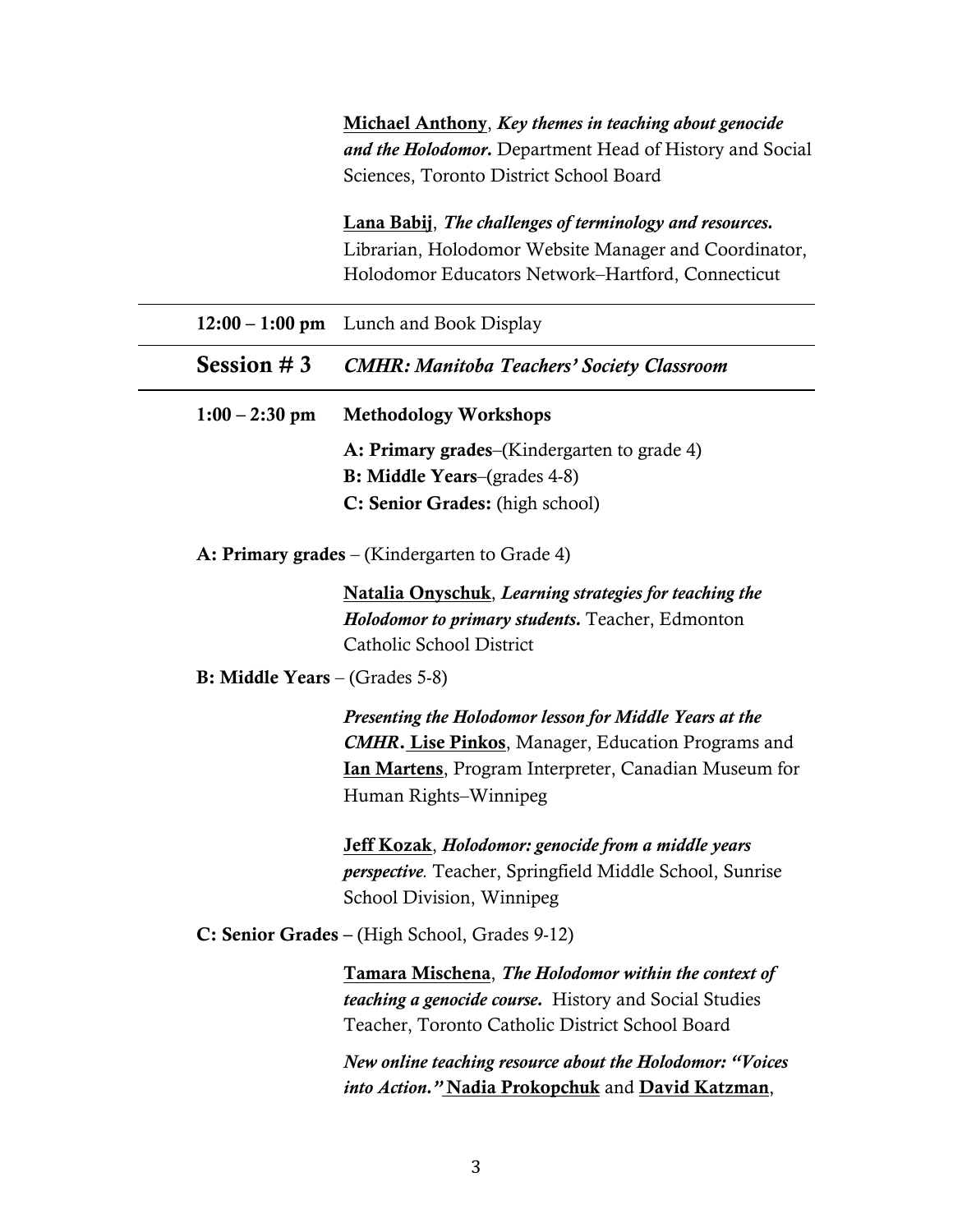| $10:00 - 11:00$ am Presentation: | Use of technology and the teaching of human rights and the<br>Holodomor                                                                                                                                                                       |  |  |  |  |
|----------------------------------|-----------------------------------------------------------------------------------------------------------------------------------------------------------------------------------------------------------------------------------------------|--|--|--|--|
| Session $# 7$                    | <b>CMHR: Manitoba Teachers' Society Classroom</b>                                                                                                                                                                                             |  |  |  |  |
|                                  | 9:00 – 10:00 am Latest Teaching Resources Available on the Holodomor.<br>Presenter: Valentina Kuryliw, Teacher, Director of Education of<br>HREC, Chair of the National Holodomor Education<br>Committee, Ukrainian Canadian Congress–Toronto |  |  |  |  |
| Session #6                       | <b>Presentation on Teaching Resources</b>                                                                                                                                                                                                     |  |  |  |  |
| <b>Sunday, May 7, 2017</b>       | <b>CMHR: Manitoba Teachers' Society Classroom</b>                                                                                                                                                                                             |  |  |  |  |
|                                  | Professor in East European Studies, Stanford University-<br>San Francisco.                                                                                                                                                                    |  |  |  |  |
|                                  | <i>genocide</i> . Author, Robert and Florence McDonnell                                                                                                                                                                                       |  |  |  |  |
| Guest speaker:                   | Dr. Norman Naimark, The Holodomor in the history of                                                                                                                                                                                           |  |  |  |  |
| Special guests:                  | <b>James Bezan</b> , MP for Selkirk-Interlake-Eastman,<br>Holodomor Survivors, members of the community                                                                                                                                       |  |  |  |  |
| $6:00 - 10:00$ pm                | Dinner and program - Fort Garry Hotel, 222 Broadway                                                                                                                                                                                           |  |  |  |  |
| $3:30 - 5:00$ pm                 | Guided Tour of the Canadian Museum for Human Rights<br>(CMHR) by Museum Staff.                                                                                                                                                                |  |  |  |  |
| Session $# 5$                    | Tour of the Canadian Museum for Human Rights                                                                                                                                                                                                  |  |  |  |  |
|                                  | <b>B: Middle Years–(grades 4-8)</b><br>C: Senior: (high school)                                                                                                                                                                               |  |  |  |  |
|                                  | A: Primary grades–(Kindergarten to grade 4)                                                                                                                                                                                                   |  |  |  |  |
| $2:45 - 3:30$ pm                 | <b>Reflections and discussions</b>                                                                                                                                                                                                            |  |  |  |  |
| Session $#4$                     | <b>CMHR: Manitoba Teachers' Society Classroom</b>                                                                                                                                                                                             |  |  |  |  |
| $2:30 - 2:45$ pm                 | Coffee Break<br>Lounge                                                                                                                                                                                                                        |  |  |  |  |
|                                  | Educators, Holodomor Education and Awareness<br>Committee of the Ukrainian Canadian Congress-<br>Saskatchewan                                                                                                                                 |  |  |  |  |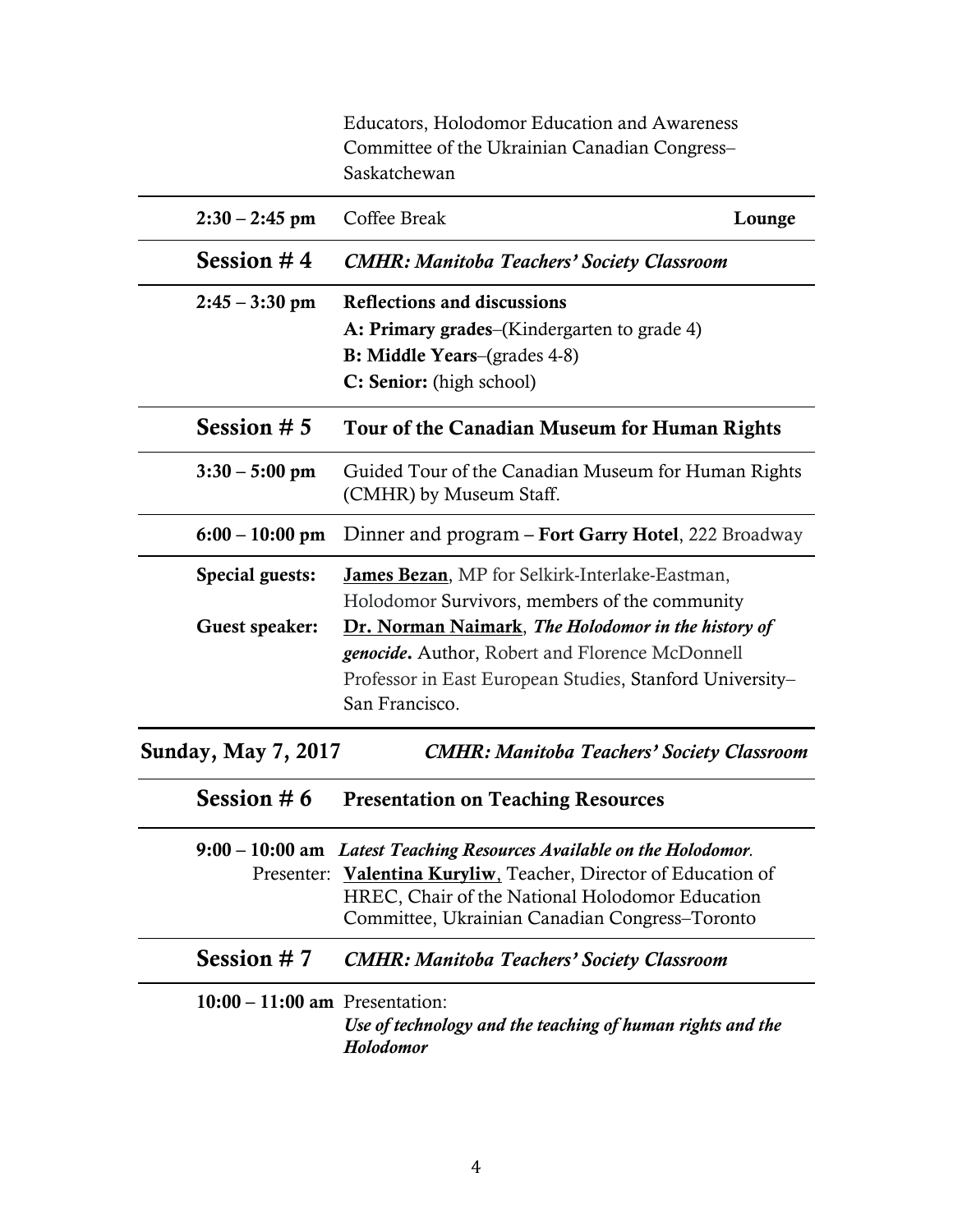| Presenters: Dr. Denis Hlynka, and Dr. Orest Cap Professors, |  |  |  |  |  |
|-------------------------------------------------------------|--|--|--|--|--|
| Curriculum, Teaching and Learning, Faculty of Education,    |  |  |  |  |  |
| University of Manitoba–Winnipeg                             |  |  |  |  |  |

11:00 – 11:15 am Coffee Break Lounge

Session # 8 *CMHR: Manitoba Teachers' Society Classroom*

11:15am – 12:00 pm – Reflections and discussions on conference

Session # 9 *CMHR: Manitoba Teachers' Society Classroom*

12:00 – 12:30 pm Closing Q&A Session and Official Closing Remarks Organizers: Valentina Kuryliw and Val Noseworthy, Middle Years Consultant, Manitoba Education and Training–Winnipeg

1:00 – 2:30 pm Lunch at the Legislative Grounds (nearby) – Group Photo

For further information, registration forms and Travel Grant application, Please visit: www.holodomor.ca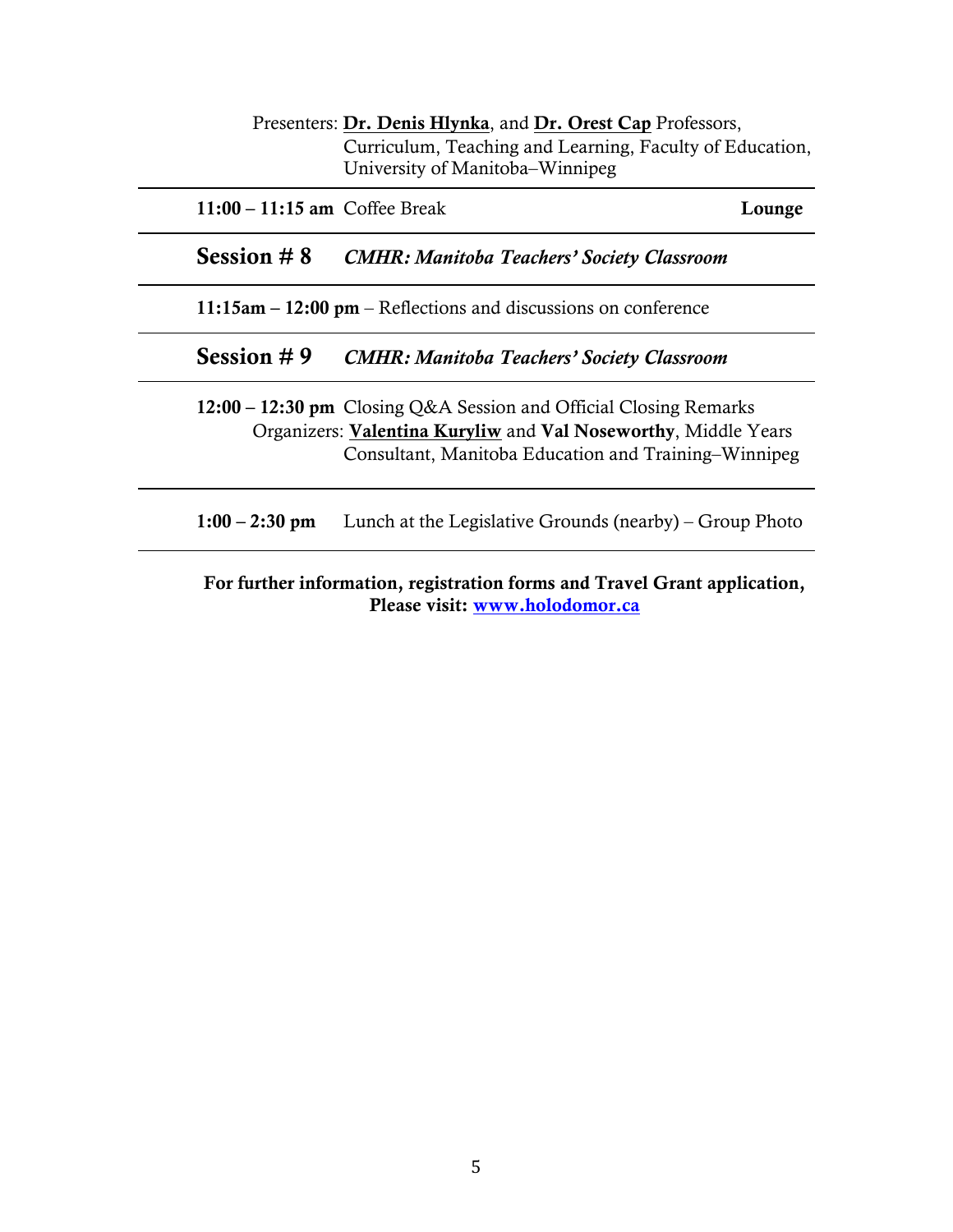| <b>Holodomor Research and Education Consortium</b>                                                                                                                                                                                   |                                                                                                                                                                                                                               |  |  |  |  |
|--------------------------------------------------------------------------------------------------------------------------------------------------------------------------------------------------------------------------------------|-------------------------------------------------------------------------------------------------------------------------------------------------------------------------------------------------------------------------------|--|--|--|--|
| <b>Holodomor Education Conference–HEC 2017</b>                                                                                                                                                                                       |                                                                                                                                                                                                                               |  |  |  |  |
| <b>EDUCATION - AWARENESS - ACTION</b>                                                                                                                                                                                                |                                                                                                                                                                                                                               |  |  |  |  |
| May 5-7, 2017                                                                                                                                                                                                                        | The Company of the Company of the Company of the Company of the Company of the Company of the Company of the Company of the Company of the Company of the Company of the Company of the Company of the Company of the Company |  |  |  |  |
| Canadian Museum for Human Rights, Winnipeg, Manitoba                                                                                                                                                                                 |                                                                                                                                                                                                                               |  |  |  |  |
| <b>HEC 2017 PARTICIPANT APPLICATION FORM</b>                                                                                                                                                                                         |                                                                                                                                                                                                                               |  |  |  |  |
| Name:<br><u> 1989 - Johann Harry Harry Harry Harry Harry Harry Harry Harry Harry Harry Harry Harry Harry Harry Harry Harry</u>                                                                                                       |                                                                                                                                                                                                                               |  |  |  |  |
|                                                                                                                                                                                                                                      |                                                                                                                                                                                                                               |  |  |  |  |
|                                                                                                                                                                                                                                      |                                                                                                                                                                                                                               |  |  |  |  |
|                                                                                                                                                                                                                                      |                                                                                                                                                                                                                               |  |  |  |  |
|                                                                                                                                                                                                                                      |                                                                                                                                                                                                                               |  |  |  |  |
|                                                                                                                                                                                                                                      |                                                                                                                                                                                                                               |  |  |  |  |
|                                                                                                                                                                                                                                      |                                                                                                                                                                                                                               |  |  |  |  |
| Email (Work): <u>contract and the contract of the contract of the contract of the contract of the contract of the contract of the contract of the contract of the contract of the contract of the contract of the contract of th</u> |                                                                                                                                                                                                                               |  |  |  |  |
| School:<br><u> 1989 - Johann Stoff, fransk politik (d. 1989)</u>                                                                                                                                                                     |                                                                                                                                                                                                                               |  |  |  |  |
| <b>School Board:</b>                                                                                                                                                                                                                 | Province:                                                                                                                                                                                                                     |  |  |  |  |
| Registration fee for the HEC is \$100, which covers the following:                                                                                                                                                                   |                                                                                                                                                                                                                               |  |  |  |  |
| Registration Fee (includes Saturday lunch, dinner, tour of<br>\$100<br>the CMHR, and coffee breaks on both days, Sunday<br>lunch)                                                                                                    |                                                                                                                                                                                                                               |  |  |  |  |
| <b>Total Paid:</b>                                                                                                                                                                                                                   |                                                                                                                                                                                                                               |  |  |  |  |
|                                                                                                                                                                                                                                      |                                                                                                                                                                                                                               |  |  |  |  |

\* Please make cheque out to: "UCRDC Holodomor Education Conference Fund" Please email: vkuryliw@sympatico.ca if you have any questions or concerns.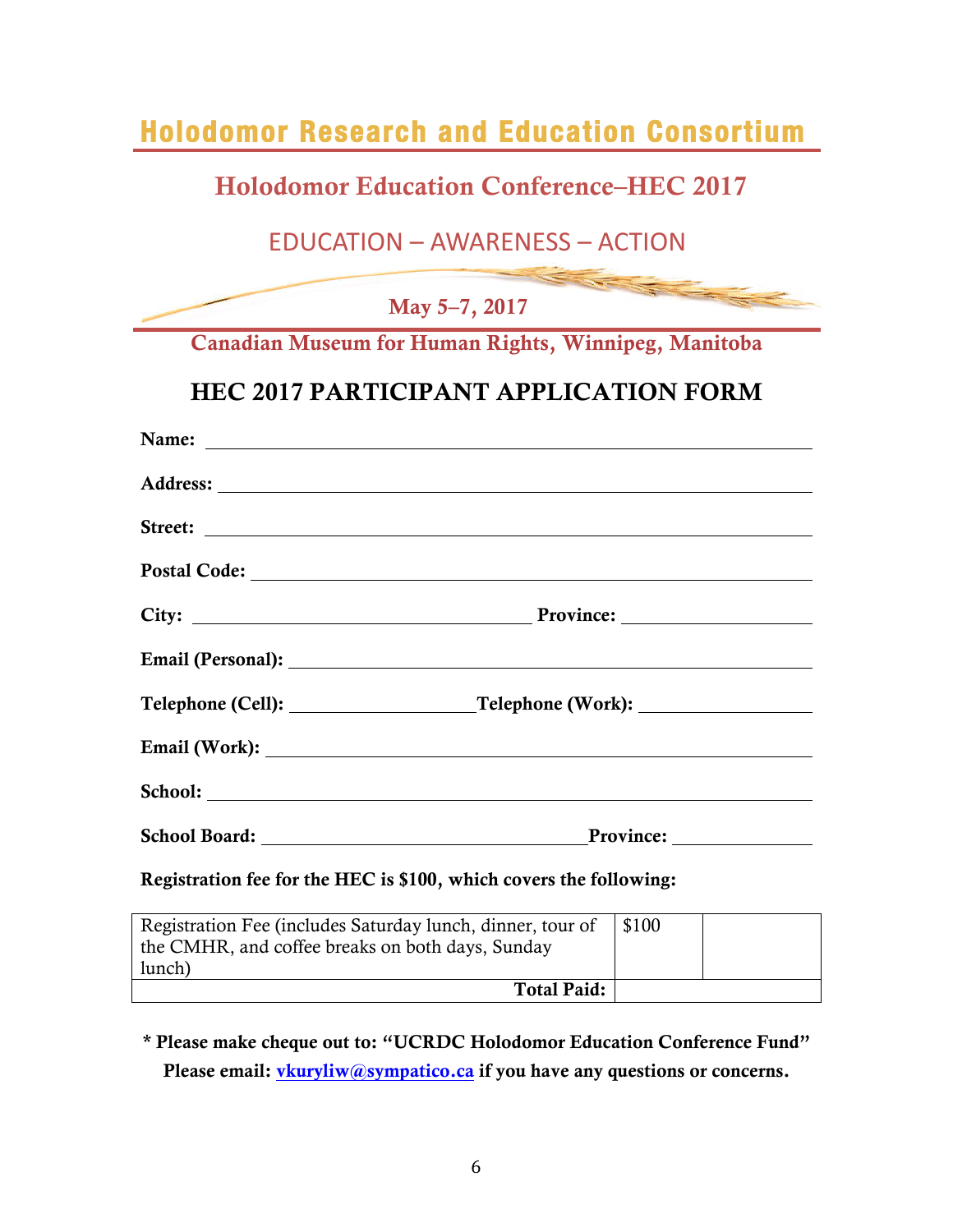|  |        |  |  |  | Please indicate below if you will attend the Friday Night Reception, May 5,6-10pm: |  |  |
|--|--------|--|--|--|------------------------------------------------------------------------------------|--|--|
|  | Yes No |  |  |  |                                                                                    |  |  |

Each participant must select only one workshop of their choice. Please circle one:

- i) Primary
- ii) Middle Years
- iii) Senior

Please indicate below that you will attend the Tour of the Canadian Museum for Human Rights on Saturday, May 6 at 3:30pm:

| $\sim$ |  |  |
|--------|--|--|
|--------|--|--|

Please indicate below that you will attend the Dinner on Saturday evening, May 6 at 6pm at the Fort Garry Hotel: (*We do not want to order and pay for dinners if someone does not attend*)

Please indicate below that you will attend the Luncheon on Sunday, May 7 at 1:00pm on the Legislative Grounds:

Please submit the completed application form, scan and email to: vkuryliw@sympatico.ca

or, mail to:

HEC–2017 Conference Application 47 Westroyal Road Toronto, Ontario M9P 2C4

For all information and forms to attend the 2017 Holodomor Education Conference please visit the HREC website: http://holodomor.ca/hrec-announces-holodomor-genocide-education-conferencehgec-2017/

> Thank you for applying to attend the Holodomor Education Conference – HEC 2017 "Education – Awareness – Action" May 5-7, 2017, Winnipeg, Manitoba